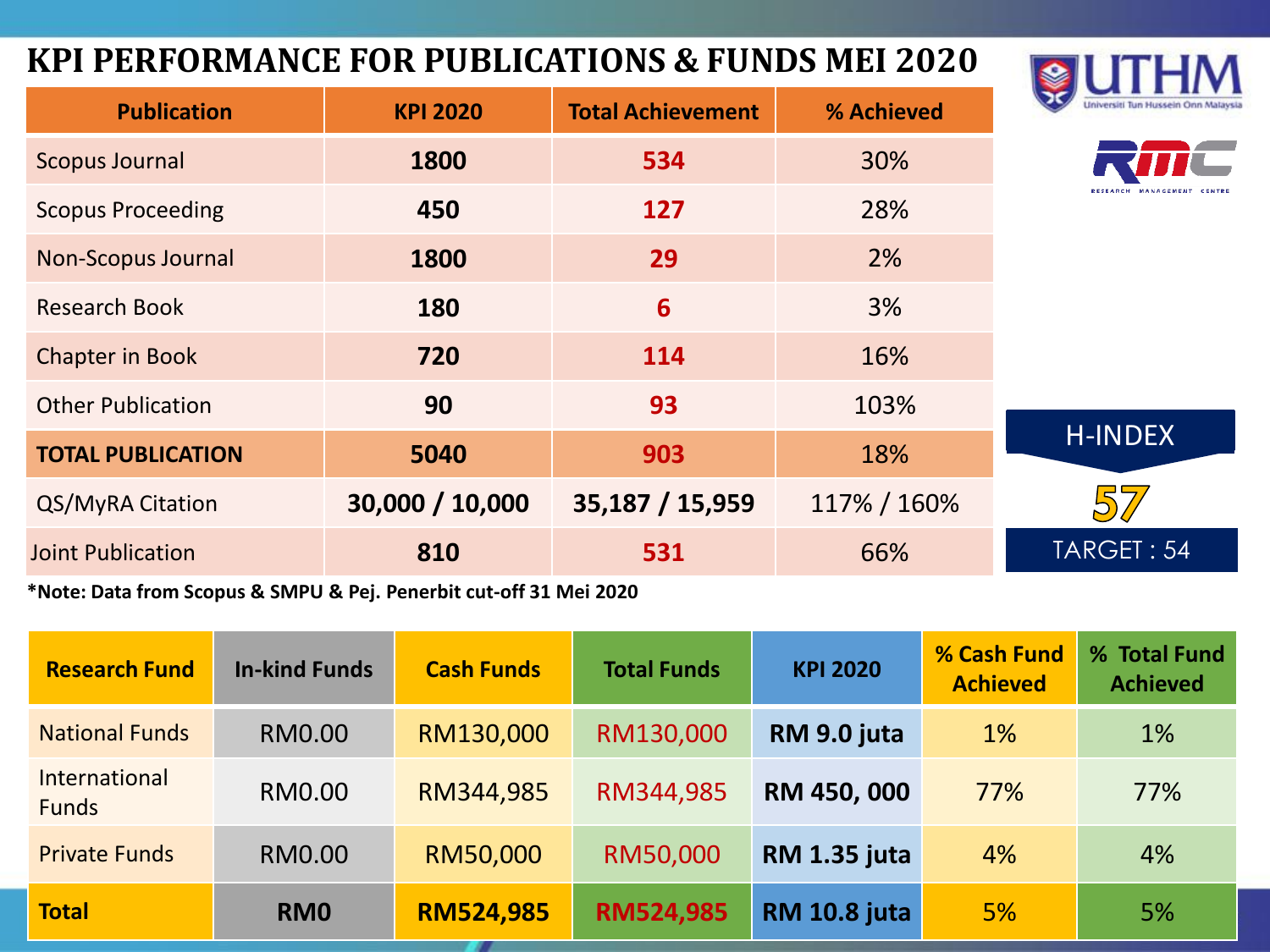### **PUBLICATIONS BY FACULTY**



| <b>Faculty</b> | <b>Scopus Journal</b> |                | <b>Scopus Proceeding</b> |                | <b>Non-Scopus</b><br><b>Journal</b> | <b>Research Book</b>                 | <b>Chapter in Book</b>                       | <b>Other</b><br>publication |
|----------------|-----------------------|----------------|--------------------------|----------------|-------------------------------------|--------------------------------------|----------------------------------------------|-----------------------------|
|                | <b>Scopus</b>         | <b>SMPU</b>    | <b>Scopus</b>            | <b>SMPU</b>    | <b>SMPU</b>                         | <b>SMPU &amp;</b><br><b>Penerbit</b> | <b>Scopus, SMPU &amp;</b><br><b>Penerbit</b> | <b>SMPU</b>                 |
| <b>FKAAB</b>   | 45                    | 18             | 37                       | 15             | $\overline{4}$                      | $\mathbf{1}$                         | $\overline{7}$                               | 19                          |
| <b>FKEE</b>    | 127                   | 64             | 20                       | $\mathbf{1}$   | $\overline{2}$                      | $\overline{0}$                       | 23                                           | 8                           |
| <b>FKMP</b>    | 73                    | 26             | 12                       | $\mathbf{1}$   | 9                                   | $\mathbf{1}$                         | $\mathbf{1}$                                 | $\mathbf{0}$                |
| <b>FPTV</b>    | 42                    | 37             | $\theta$                 | $\mathbf{1}$   | 5                                   | $\mathbf{1}$                         | 11                                           | $\mathbf{1}$                |
| <b>FPTP</b>    | 46                    | 22             | 5                        | 3              | $\overline{2}$                      | $\overline{0}$                       | $\mathbf{1}$                                 | 9                           |
| <b>FAST</b>    | 59                    | 34             | $\overline{5}$           | $\overline{4}$ | $\mathbf{1}$                        | $\overline{0}$                       | $\overline{7}$                               | 8                           |
| <b>FSKTM</b>   | 54                    | 34             | 34                       | 21             | $\theta$                            | $\theta$                             | $\theta$                                     | $\overline{0}$              |
| <b>FTK</b>     | 40                    | 32             | 9                        | $\overline{3}$ | $\overline{4}$                      | $\overline{0}$                       | 36                                           | 37                          |
| <b>PPB</b>     | 12                    | $\mathbf{1}$   | $\theta$                 | $\theta$       | $\mathbf{1}$                        | $\mathbf{1}$                         | $\theta$                                     | $\overline{2}$              |
| <b>PPD</b>     | $7\overline{ }$       | 6              | $\overline{3}$           | $\theta$       | $\overline{0}$                      | $\theta$                             | 27                                           | 8                           |
| <b>PPUK</b>    | 14                    | $\mathbf{1}$   | 1                        | $\overline{0}$ | $\mathbf{1}$                        | $\overline{2}$                       | $\overline{0}$                               | $\mathbf{1}$                |
| <b>NA</b>      | 15                    | $\overline{0}$ | $\overline{0}$           | $\overline{0}$ | $\overline{0}$                      | $\theta$                             | $\mathbf{1}$                                 | $\boldsymbol{0}$            |
| Other PTJ      | $\boldsymbol{0}$      | $\overline{0}$ | $\mathbf{1}$             | $\overline{0}$ | $\overline{0}$                      | $\overline{0}$                       | $\overline{0}$                               | $\overline{0}$              |
| <b>Total</b>   | 534                   | 275            | 127                      | 49             | 29                                  | 6                                    | 114                                          | 93                          |

**\*Note: Data from Scopus & SMPU & Pej. Penerbit cut-off 31 Mei 2020**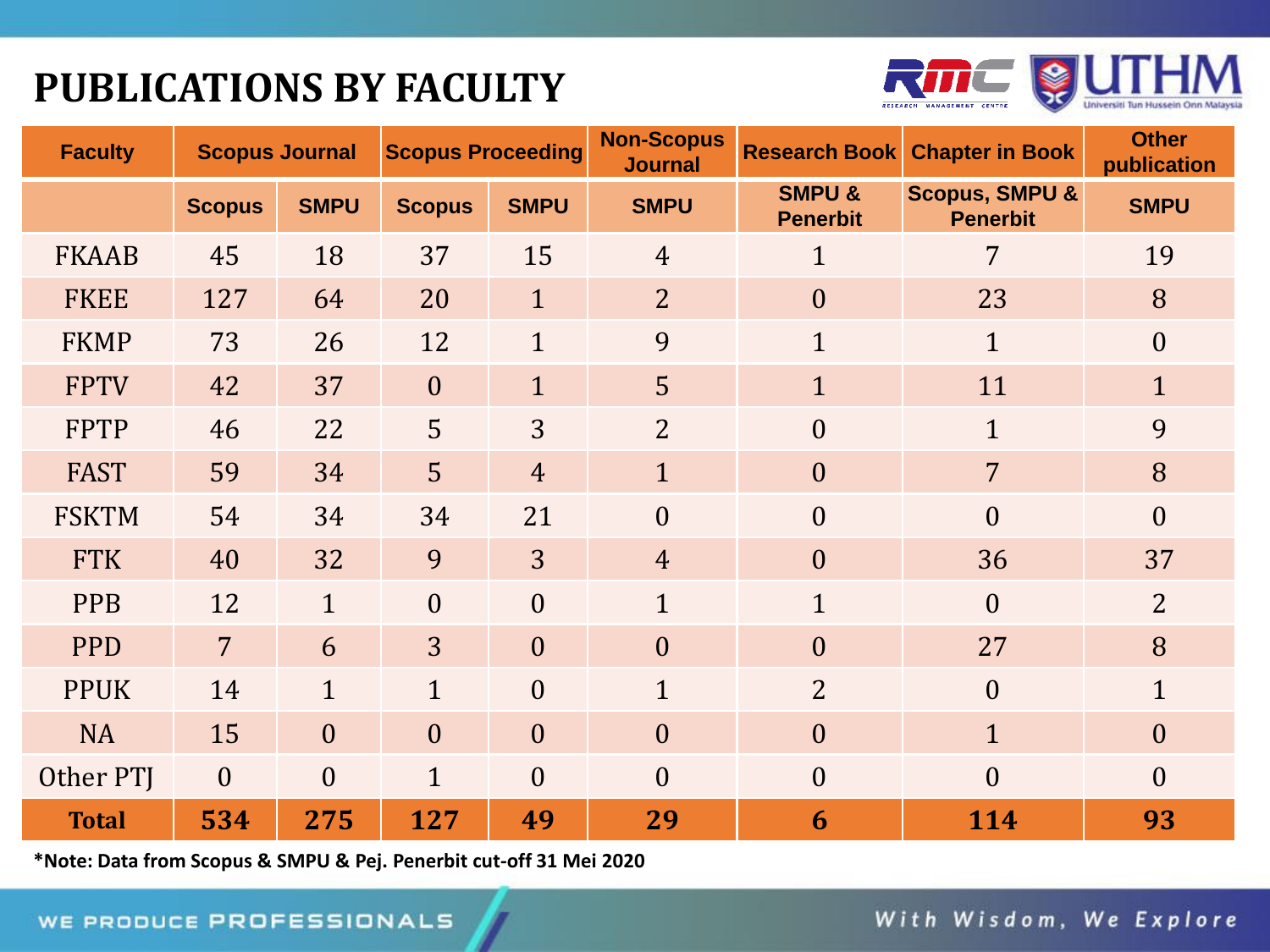## **KPI PUBLICATIONS BY FACULTY**



| <b>Faculty</b> |                          | <b>Scopus Journal</b> |                          | <b>Scopus</b><br><b>Proceeding</b> |            | <b>Non-Scopus</b><br><b>Journal</b> |                | <b>Research Book</b> |            | <b>Chapter in Book Other publication</b> |                |                  |
|----------------|--------------------------|-----------------------|--------------------------|------------------------------------|------------|-------------------------------------|----------------|----------------------|------------|------------------------------------------|----------------|------------------|
|                | <b>KPI</b>               | <b>Achieved</b>       | <b>KPI</b>               | <b>Achieved</b>                    | <b>KPI</b> | <b>Achieved</b>                     | <b>KPI</b>     | <b>Achieved</b>      | <b>KPI</b> | <b>Achieved</b>                          | <b>KPI</b>     | <b>Achieved</b>  |
| <b>FKAAB</b>   | 268                      | 45                    | 64                       | 37                                 | 256        | $\overline{4}$                      | 26             | $\mathbf{1}$         | 102        | $\overline{7}$                           | 13             | 19               |
| <b>FKEE</b>    | 305                      | 127                   | 74                       | 20                                 | 294        | $\overline{2}$                      | 29             | $\boldsymbol{0}$     | 118        | 23                                       | 15             | 8                |
| <b>FKMP</b>    | 320                      | 73                    | 69                       | 12                                 | 274        | 9                                   | 27             | $\mathbf{1}$         | 110        | $\mathbf{1}$                             | 14             | $\boldsymbol{0}$ |
| <b>FPTV</b>    | 159                      | 42                    | 39                       | $\mathbf{0}$                       | 156        | 5 <sup>1</sup>                      | 16             | $\mathbf{1}$         | 62         | 11                                       | 8              | $\mathbf{1}$     |
| <b>FPTP</b>    | 219                      | 46                    | 44                       | 5                                  | 174        | $\overline{2}$                      | 17             | $\mathbf{0}$         | 70         | $\mathbf{1}$                             | 9              | 9                |
| <b>FAST</b>    | 158                      | 59                    | 36                       | 5 <sup>1</sup>                     | 144        | $\mathbf{1}$                        | 14             | $\theta$             | 58         | $\overline{7}$                           | $\overline{7}$ | 8                |
| <b>FSKTM</b>   | 114                      | 54                    | 32                       | 34                                 | 128        | $\boldsymbol{0}$                    | 13             | $\boldsymbol{0}$     | 51         | $\boldsymbol{0}$                         | 6              | $\boldsymbol{0}$ |
| <b>FTK</b>     | 203                      | 40                    | 61                       | 9                                  | 242        | $\overline{4}$                      | 24             | $\mathbf{0}$         | 97         | 36                                       | 12             | 37               |
| <b>PPB</b>     | $\overline{\phantom{0}}$ | 12                    | $\overline{\phantom{a}}$ | $\mathbf{0}$                       | 34         | $\mathbf{1}$                        | $\overline{3}$ | $\mathbf{1}$         | 14         | $\overline{0}$                           | $\overline{2}$ | $\overline{2}$   |
| <b>PPD</b>     | $\overline{\phantom{0}}$ | 7                     | $\overline{\phantom{a}}$ | 3                                  | 170        | $\boldsymbol{0}$                    | 17             | $\theta$             | 68         | 27                                       | 9              | 8                |
| <b>PPUK</b>    | 65                       | 14                    | 19                       | $\mathbf{1}$                       | 74         | $\mathbf{1}$                        | $\overline{7}$ | $\overline{2}$       | 30         | $\boldsymbol{0}$                         | $\overline{4}$ | $\mathbf{1}$     |

**\*Note: Data from Scopus & SMPU & Pej. Penerbit cut-off 31 Mei 2020**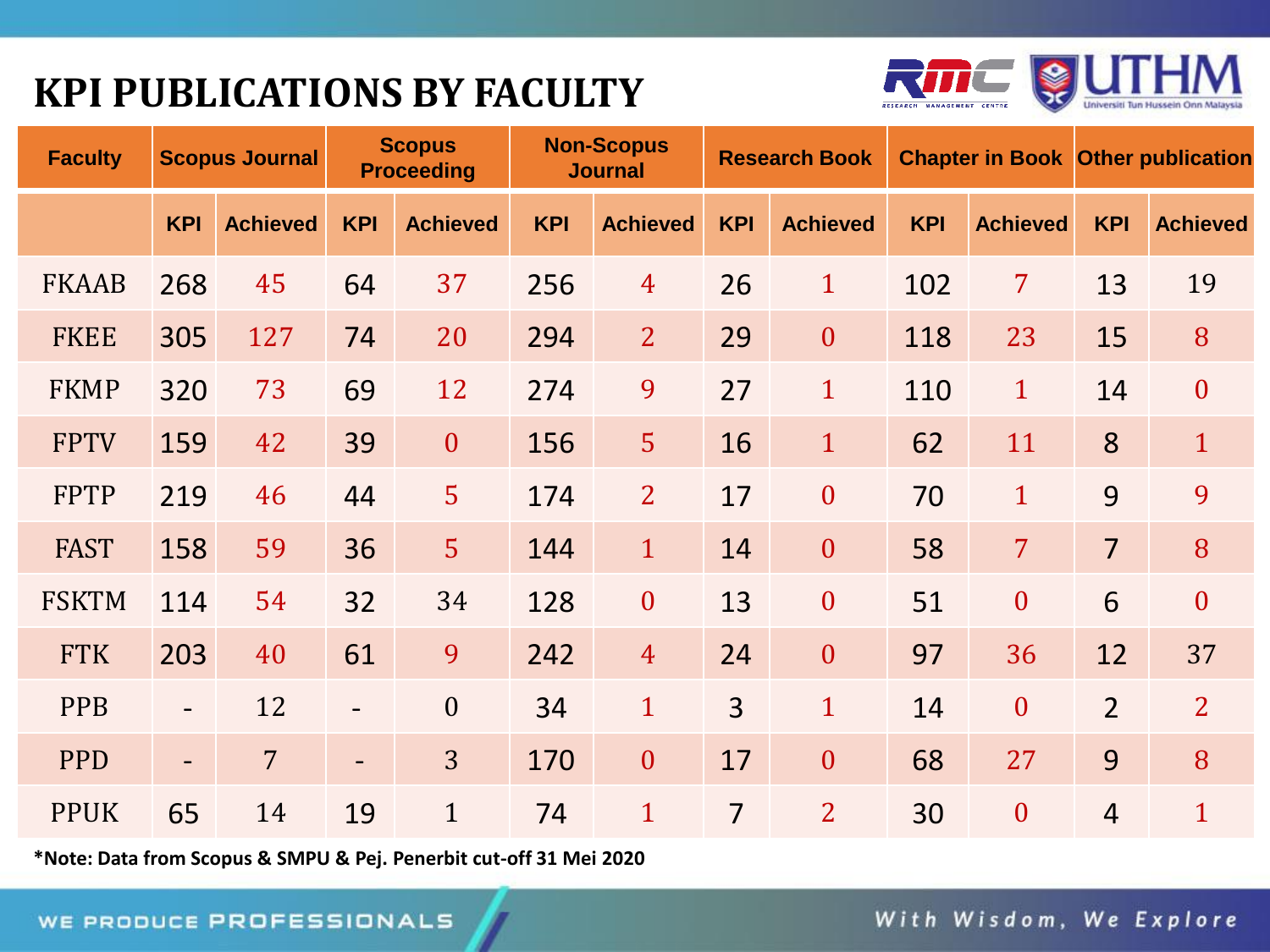

#### **FUNDS BY FACULTY**

| <b>Faculty</b> | <b>National Funds (RM)</b> | <b>International Funds (RM)</b> | <b>Private Funds (RM)</b> |
|----------------|----------------------------|---------------------------------|---------------------------|
| <b>FKAAB</b>   | 0.00                       | 0.00                            | 50,000.00                 |
| <b>FKEE</b>    | 0.00                       | 0.00                            | 0.00                      |
| <b>FKMP</b>    | 0.00                       | 0.00                            | 0.00                      |
| <b>FPTV</b>    | 20,000.00                  | 0.00                            | 0.00                      |
| <b>FPTP</b>    | 0.00                       | 0.00                            | 0.00                      |
| <b>FAST</b>    | 60,000.00                  | 0.00                            | 0.00                      |
| <b>FSKTM</b>   | 0.00                       | 0.00                            | 0.00                      |
| <b>FTK</b>     | 50,000.00                  | 344,985.00                      | 0.00                      |
| <b>PPB</b>     | 0.00                       | 0.00                            | 0.00                      |
| <b>PPD</b>     | 0.00                       | 0.00                            | 0.00                      |
| <b>PPUK</b>    | 0.00                       | 0.00                            | 0.00                      |
| <b>Total</b>   | 130,000.00                 | 344,985.00                      | 50,000.00                 |

**\*Note: Data from RMS cut-off 31 Mei 2020**

With Wisdom, We Explore